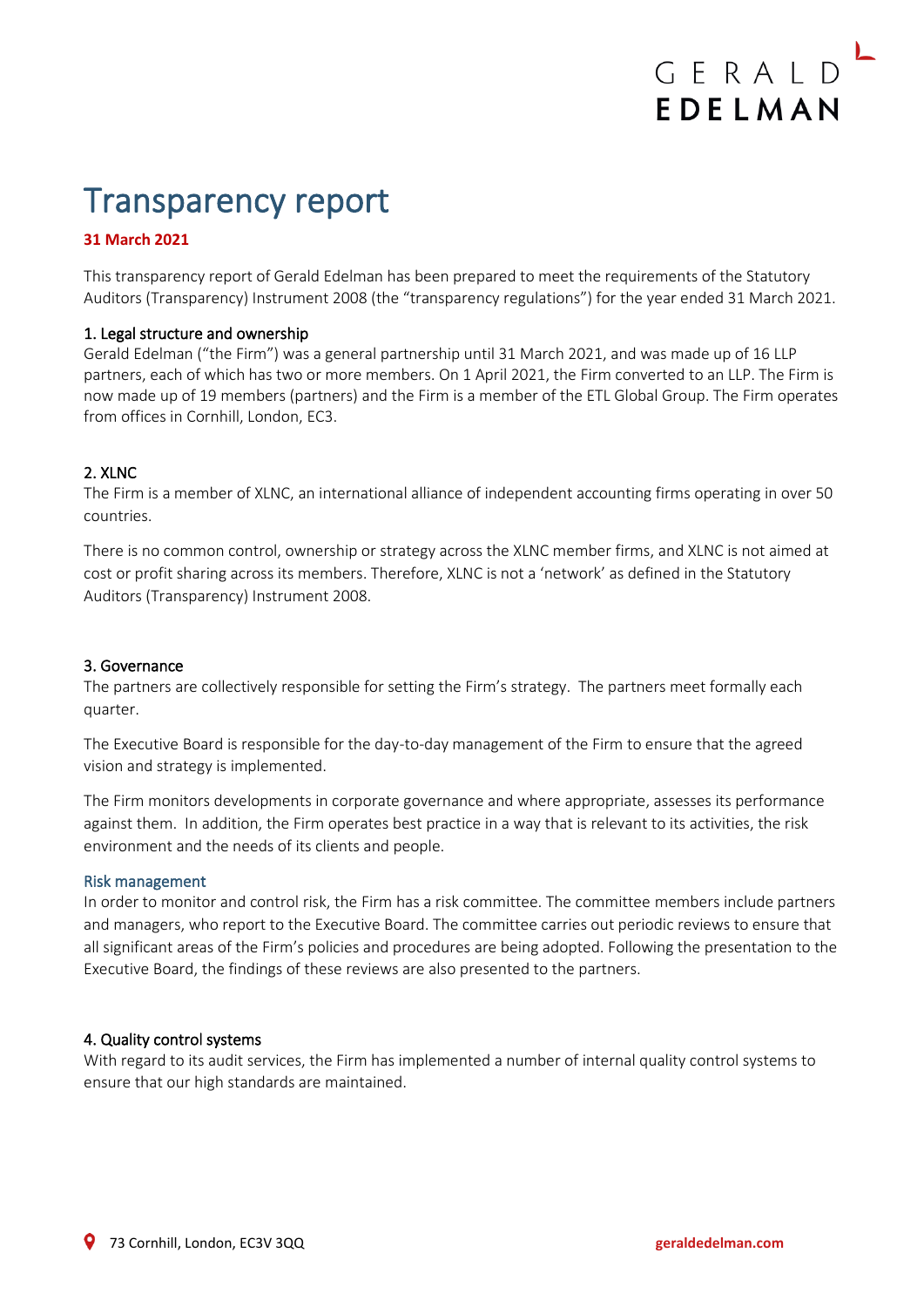## Audit compliance

The Firm's Audit Compliance Partner ("ACP") (for the purposes of complying with Institute of Chartered Accountants in England & Wales (ICAEW) regulations) is required to ensure that the Firm complies with audit regulations. The relevant partner is also the first point of contact with the ICAEW.

#### Technical and Training Committee

In order to ensure that the standard of audit, accounting and other technical areas are maintained at a high level and kept up to date, the Firm also has a Technical and Training Committee ("TTC"). The TTC has seven members made up of partners and managers. The TTC monitors the level of skill and knowledge across the Firm, and where relevant arranges appropriate training. TTC meets four times a year and reports their findings to the Executive Board and the partners.

## File reviews

All audit files are reviewed by a manager and/or the Senior Statutory Auditor (SSA)/Responsible Individual (RI) at both the planning and the completion stages.

An Engagement Quality Control Review ('EQCR') is required for certain assignments, including audits of public interest entities, as a safeguard against potential risks such as when RIs have long associations with clients and audits where such a review is required by laws or regulations.

EQCR reviews must be completed before formal approval of the audit report.

A sample of cold file reviews of the Firm's audit clients are performed on a six-monthly basis, ensuring that each RI's and manager's work is reviewed. These cold file reviews are performed by an independent external consultant. Detailed reports are provided to the ACP and follow-up and training is undertaken if necessary.

#### Statement on the effectiveness of the internal quality control system

The Firm's management considers that the internal quality control system is functioning effectively, to enable us to maintain our internal quality standards and comply with our professional and legal requirements.

## 5. External monitoring

The Firm is subject to periodic external monitoring by the Quality Assurance Department ("QAD") of the ICAEW and the Audit Quality Review ('AQR') of the Financial Reporting Council ("FRC"). The Firm's last audit and Practice Assurance reviews by the QAD took place in October 2017 and October 2020 respectively and the last AQR review took place in March 2021.

#### 6. Independence procedures

The FRC publishes Ethical Standards which provide regulations and guidance on possible threats to integrity, objectivity and independence in the conduct of audit engagements as well as on potential safeguards which may be instituted to counteract those threats.

In relation to its responsibility as regulatory body for auditors and with the Institute of Chartered Accountants in Ireland, the ICAEW publishes rules under which auditors will be regulated; namely the Audit Regulations. The Firm's policies are consistent with these requirements and, in respect of audit services, are contained in the Firm's Audit Compliance Manual which all audit staff must follow.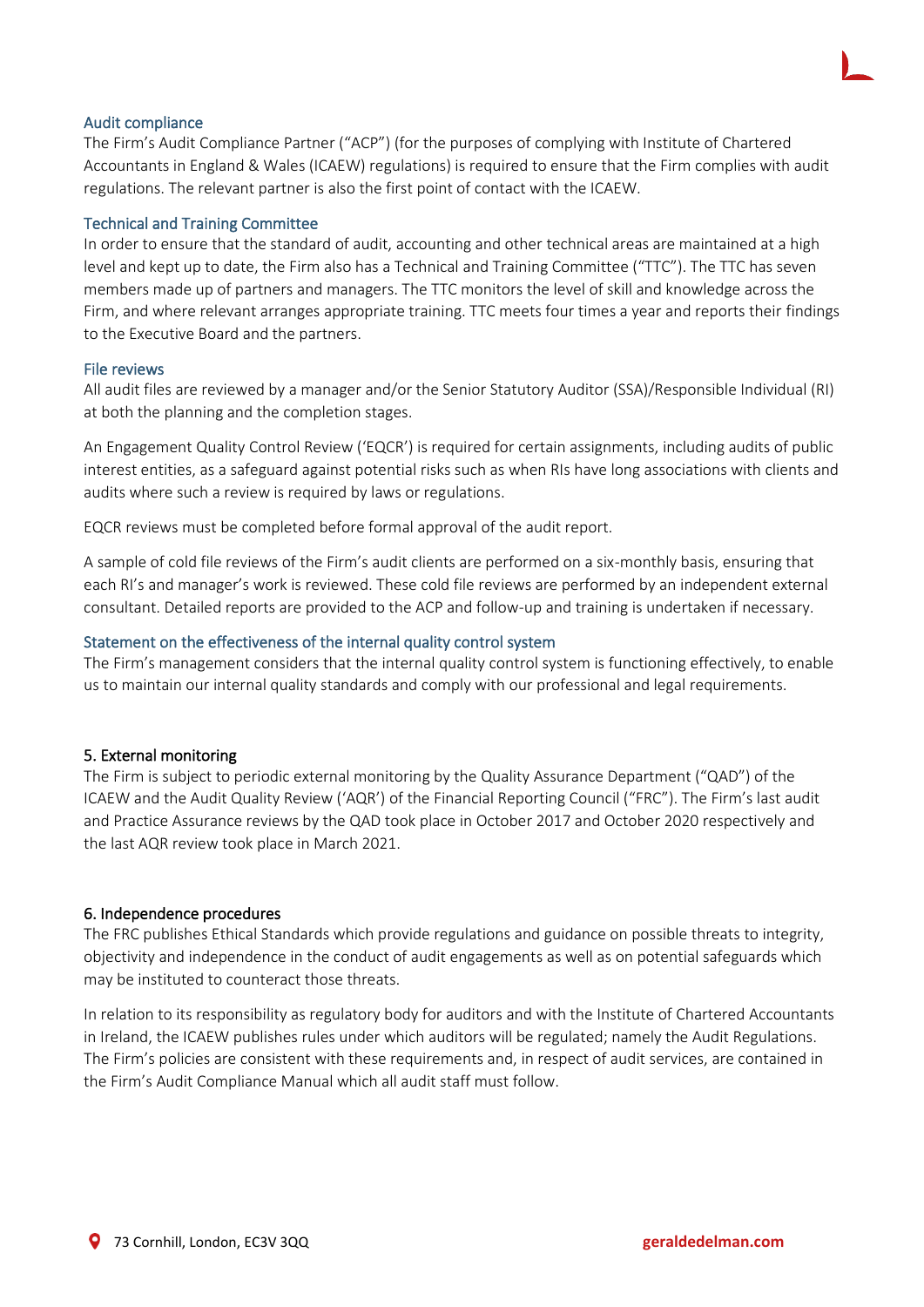## Within Gerald Edelman

Within the Firm, overall responsibility for compliance with the Audit Regulations rests with a partner designated as Audit Compliance Partner as described above. In accordance with the Ethical Standards, an Ethics Partner has also been appointed and in accordance with Money laundering regulations, a Money Laundering Reporting Officer has been appointed.

Members of staff are made aware of ethical and money laundering considerations on commencement of their employment and various updates which are provided both internally and externally.

All partners and staff complete an annual declaration of their independence and must notify the Firm of any circumstances which may affect their independence, or of any potential or actual conflicts of interest.

## Acceptance and continuance of clients and engagements

Before accepting a new appointment, the SSA/RI must consider and justify the decision to accept the appointment to the ACP. In doing so, the ACP will consider (amongst other areas) independence, ethics and risk issues, the Firm's expertise and resources, its ability to carry out the work and the Firm's money laundering procedures.

## **Monitoring**

An internal review of independence practices is included in the Annual Compliance Review which is conducted by the firm's external independent consultant. The last Annual Compliance Review was conducted in October 2021. A formal report is made to the Firm's Practice Assurance Partner and any issues arising are the subject of action points.

## 7. Continuing professional development

All SSA/RIs in the Firm are members of the Institute of Chartered Accountants in England and Wales (ICAEW) or the Association of Chartered Certified Accountants (ACCA). All members must undertake Continuing Professional Development (CPD) to ensure that they continue to maintain their skills and knowledge.

The ACP closely monitors Continuing Professional Development for all RIs and qualified members of staff. This ensures that all persons in the Firm eligible to be appointed as an SSA continue to maintain their theoretical knowledge, professional skills and values at a sufficiently high level.

## 8. Financial information

The transparency regulations require financial information to be provided which shows the importance of statutory audit work to the Firm.

|                                         | Year ended 31 March 2021 | Year ended 31 March |
|-----------------------------------------|--------------------------|---------------------|
|                                         | £m                       | 2020 £m             |
| Audit services                          | 6.3                      | 6.C                 |
| Non-audit services to audit clients     | 1.5                      |                     |
| Non-audit services to non-audit clients | 6.5                      | 6.4                 |
| Total revenue                           | 14.3                     | 13 8                |